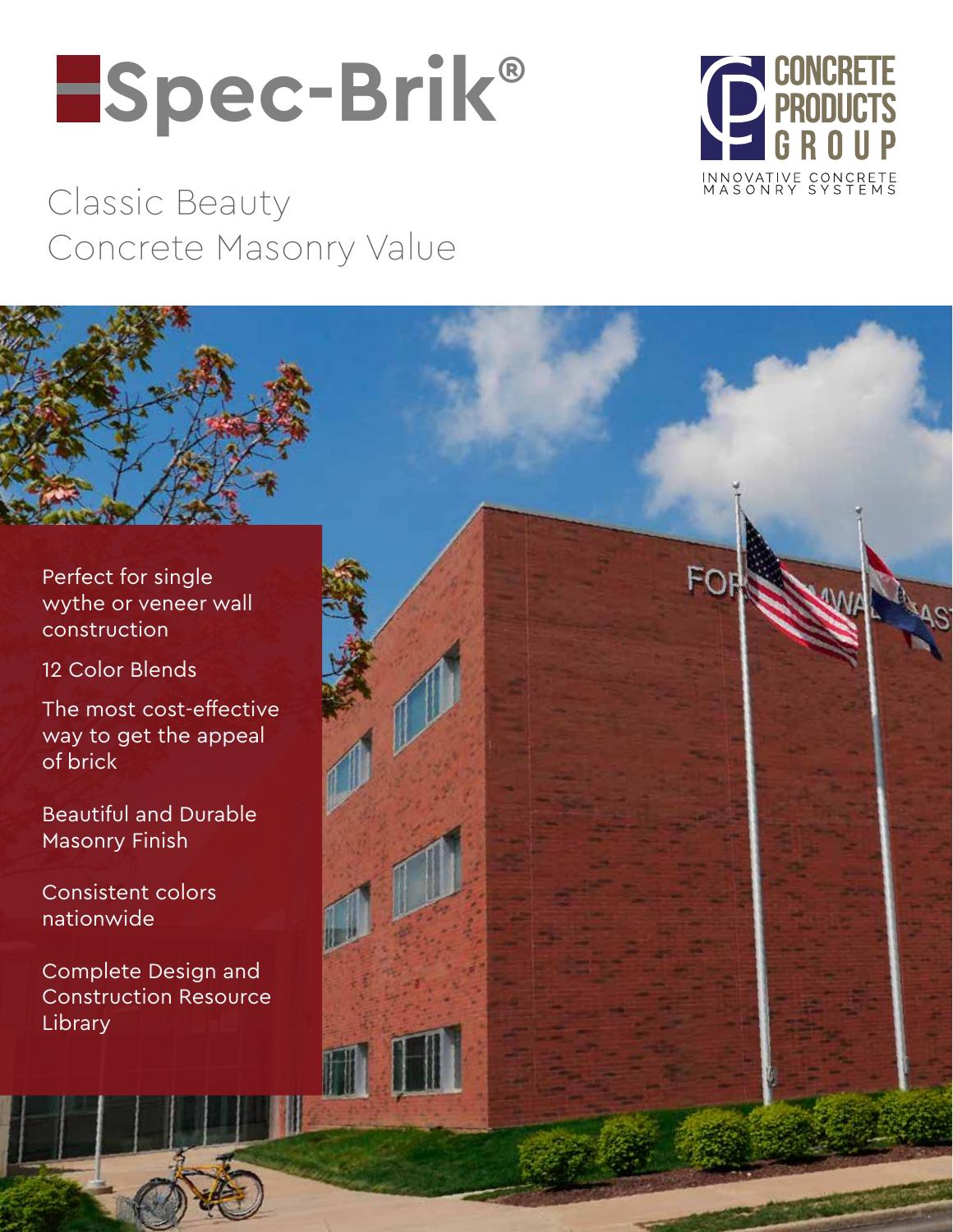# Spec-Brik

Spec-Brik is a half high (4"x16" nominal face dimension) concrete masonry unit with brick aesthetics that is perfect for partially or fully grouted single wythe walls or veneers.







### Applications

- Single wythe load bearing walls with brick aesthetics.
- Concrete masonry veneers with brick aesthetics (4" unit width) in all Climate Zones.
- Double exposed masonry single wythe walls with insulation inserts or foamed in place insulation in Climate Zones 1-2.
- Consider Spec-Brik HI-R-H pre-insulated masonry for use in all climate zones.
- Exterior exposed masonry single wythe walls with interior insulation, furring and wallboard in all Climate Zones.

#### Features

- ASTM C90 Load Bearing Masonry
- Double exposed masonry with brick aesthetics for durable architectural finishes inside and out.
- Suitable for either full or partial grout construction.
- May be constructed as a fully grouted wall to increase fire resistance up to in excess of four hour rating.
- Made with integral water repellent and optional **Water Control Technology** web design for superior moisture penetration resistance.

## Construction Efficiency

- Much more efficient and cost-effective than constructing clay brick walls with frame, masonry or other back-up walls
- Utilities (plumbing and electrical) readily fit in unit cores and horizontal voids.
- Offered in 4", 6", 8", 10" and 12" widths and a variety of fittings.

### Aesthetics

- Scale: 4"x16" face dimension
- Colors: Available in 12 standard brick blend colors; consistent nationwide.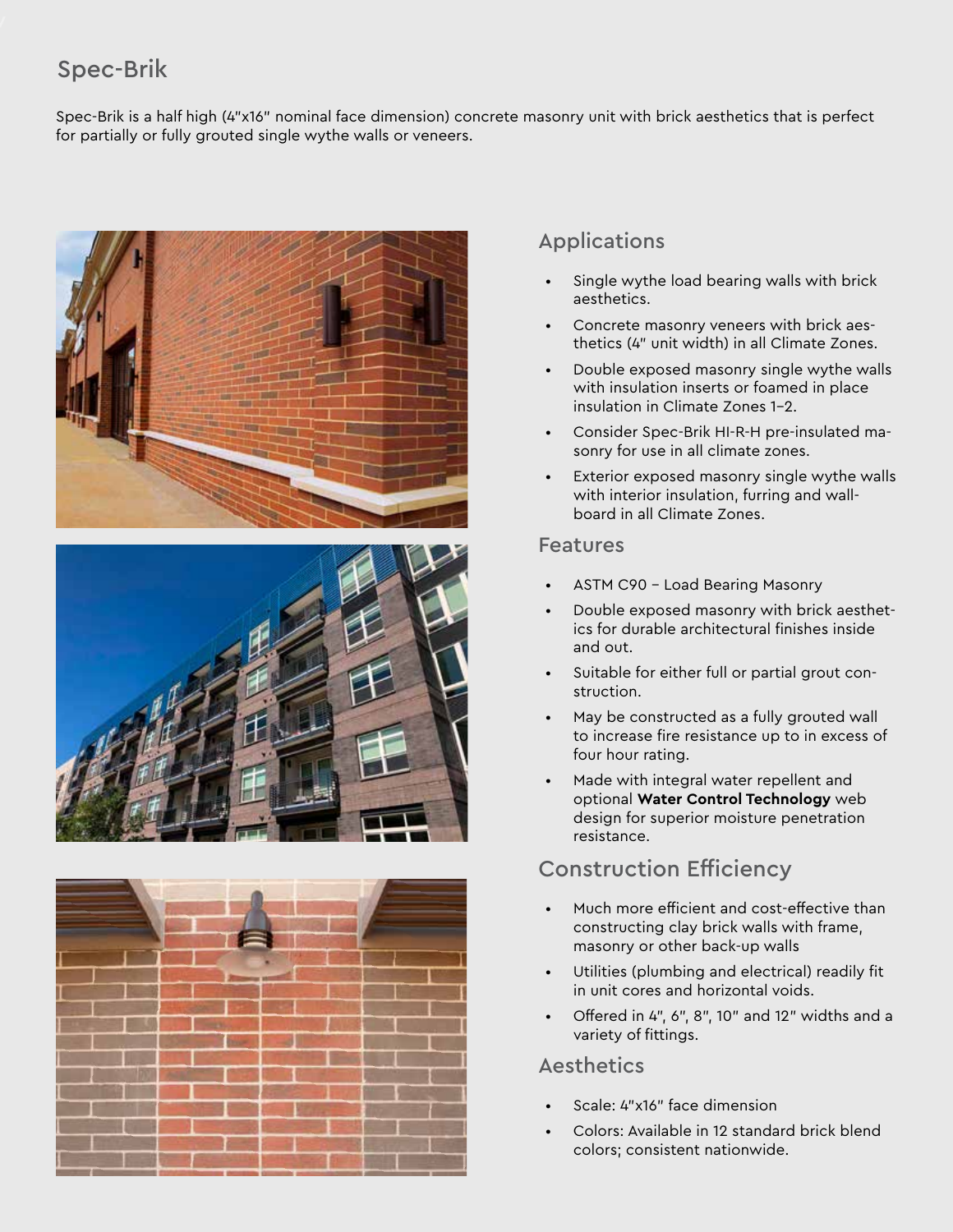# Spec-Brik® Colors

Spec-Brik is available in 12 Standard Colors (custom colors are also available)



The colors above are digital renderings of blended Spec-Brik colors. Due to the limitations of the printing process and the importance of viewing masonry materials under realistic site lighting conditions, we strongly recommend viewing a sample board before making color selections and using a job site sample panel as the basis for acceptance of the final work.

# Resources for Designers

**Samples:** please contact us at info@concreteproductsgroup.com to arrange delivery of Spec-Brik samples.

**Design Tools**: we offer a variety of design and construction resources for designers, including these manuals:



#### **Other Resources:**

- A full set of construction videos showing how to build single wythe walls with Spec-Brik.
- Guide specifications.
- Construction Details in .pdf, .dwg and .rvt formats
- Construction and design note series.
- Detailing Manuals available in interactive pdf formats.
- Color Rendering software, Masonry Designer, with Revit plug-in.

Please visit our on-line design resource center at https://resources.concreteproductsgroup.com